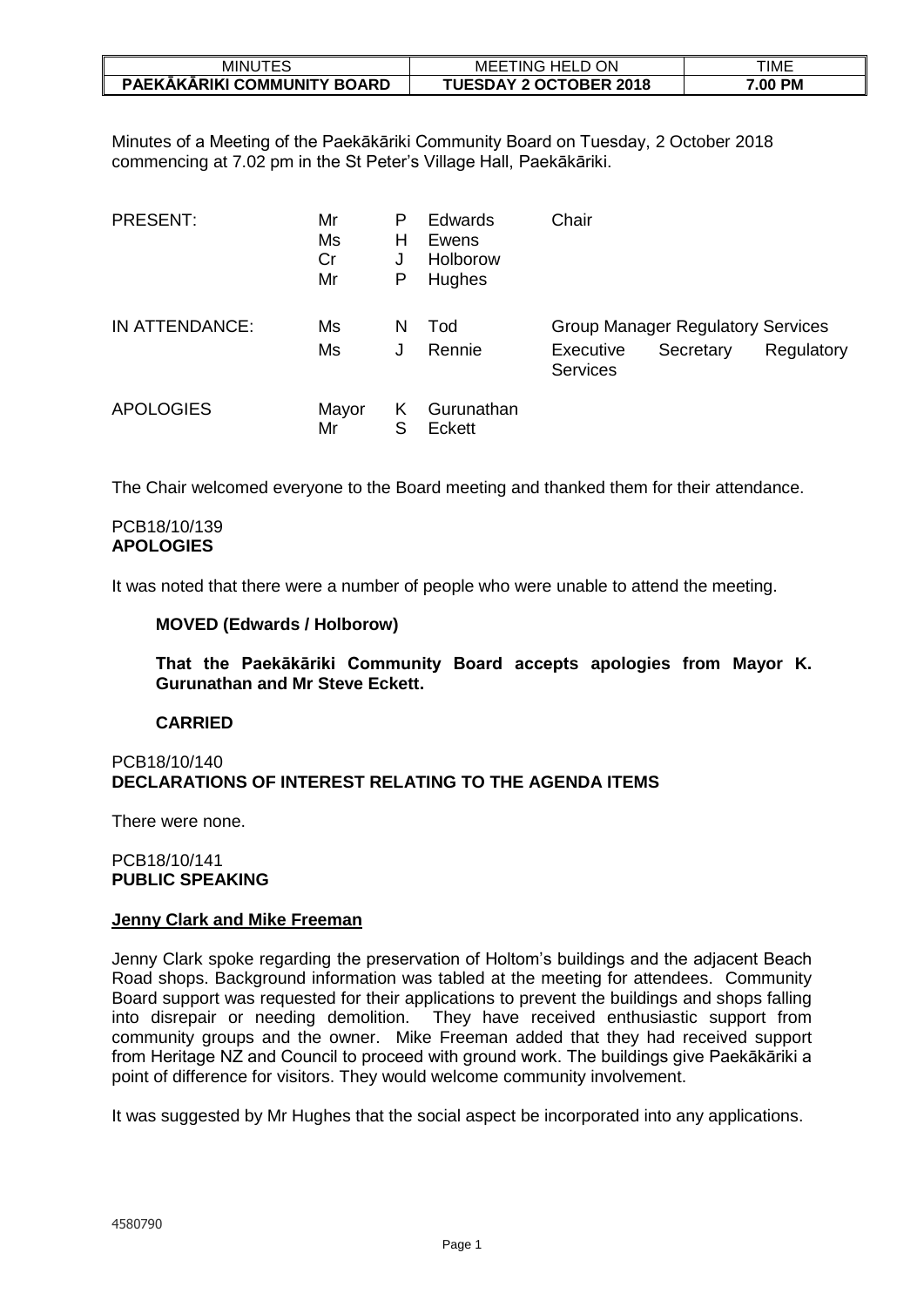| <b>MINUTES</b>              | ON<br><b>HELD</b><br>. ING<br>MEE | TIME    |
|-----------------------------|-----------------------------------|---------|
| PAEKĀKĀRIKI COMMUNITY BOARD | <b>TUESDAY 2 OCTOBER 2018</b>     | 7.00 PM |

# **MOVED (Holborow/Ewens)**

**That the Paekākāriki Community Board supports in principle working on the preservation of Holtom's buildings and Beach Road South shops for their historic heritage value.**

# **CARRIED**

The Chair suggested an application be made to the Community Board at its next meeting on 13 November 2018 for funding assistance to purchase archive photos to go with applications. He also advised the St Peter's Village Hall is booked for Sunday, 25 November for a community update on the seawall. After discussion with other Community Board members he would like to have a timetable of other matters that could be discussed on that day, e.g. the preservation of the Holtom Buildings, so people could participate at a time specified for a matter of interest to them.

# **Jayne O'Neill and Cory Hope**

Cory Hope and Jayne O'Neill updated the meeting regarding the Paekākāriki Orchard and Garden activities. They are working on a proposal and management plan which is with Council for a licence as they want to expand the community garden to a larger area. This is a community project and they want the area to be used for community celebrations and educational programmes etc. They are looking to the community for feedback on what should be included. Once they have approval from Council they are ready to start. Their proposals will come to the Community Board's 13 November meeting for approval. The Chair suggested this matter could be added to items for discussion at the 25 November community meeting.

# **Tina Pope**

Tina Pope thanked the Community Board for supporting the Paekākāriki Housing Trust's last hui. Ms Pope advised there is a lot of strong community support for the objectives of the Trust which include diversity and affordable housing.

One of the primary priorities of the Trust is the sale by NZTA of what was once Perkins' farmland and adjoining land. Ms Pope was talking to Council and other parties around housing and would like the Community Board to be involved. She would like the community to discuss the Perkins farmland sale and housing initiatives at the 25 November community meeting to get feedback. The Chair advised the Community Board is keeping a watching brief on the house in Te Miti Road that the Council owns and Council is carrying out a search on property titles.

Ms Pope raised the issue of consent being given to Kiwirail for commercial use of land near the carpark and requested that the Community Board keep a watching brief on this as two properties will be affected by noise and truck movements. Ms Tod clarified Kiwirail has sought to extend its designation for railway purposes, and it is under appeal. Ms Tod advised that all the information on the appeal is publically available and she would send information to Ms Pope. Ms Tod's understanding is that the parties are in discussion around resolving the matters that have been appealed. The zoning is currently residential and all the normal District Plan requirements around residential activities for this zone stand until the appeal is decided. Council investigates complaints as they come up.

The meeting was assured the Community Board has been monitoring issues for a while and advocating for the community.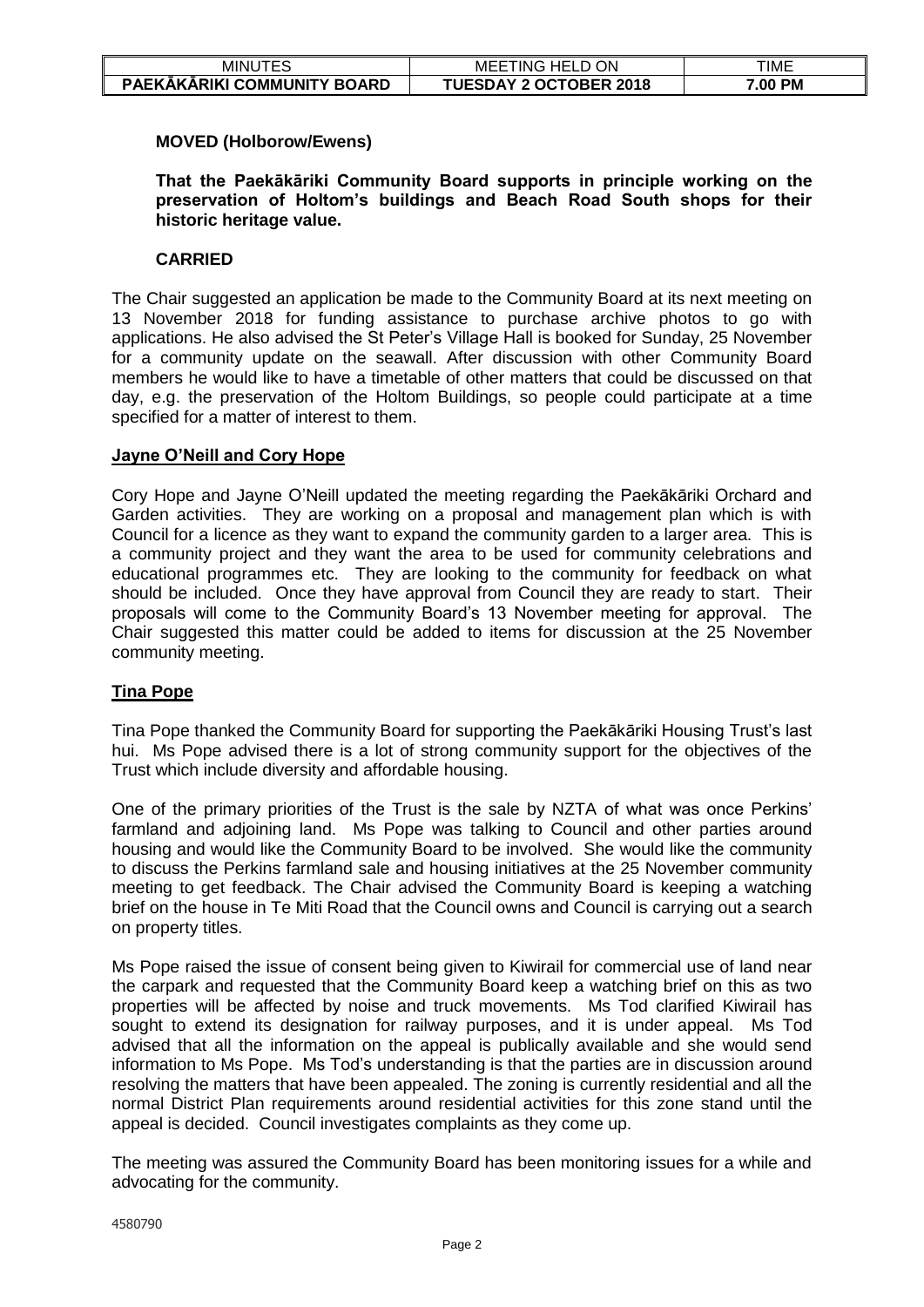| 'TES<br><b>MINU</b>         | <b>HELD ON</b><br>MEE<br>' ING | TIME    |
|-----------------------------|--------------------------------|---------|
| PAEKAKARIKI COMMUNITY BOARD | <b>TUESDAY 2 OCTOBER 2018</b>  | 7.00 PM |

Cr Holborow would like to see that the existing residential limits are enforced and would like some information about what is being done in this regard.

# **Paul Callister**

Paul Callister advised he has seen no evidence of traffic calming in the village since the tragic death of Caroline Boyd. He spoke about initiatives to calm traffic overseas and in Auckland. He is concerned about the excessive speeding along the Parade. Submissions were made to the LTP and the speed limit review that went through Council but he has not had feedback.

Mr Callister tabled photos of the Parade and advised excessive speeding is encouraged by the design of the Parade. He would like the Community Board to strongly advocate for a safer and healthy street. He said there is also some opposition to contend with.

Cr Holborow advised the speed limit review happened well in advance of the LTP so there was no opportunity to include it in stage 1. The Group Manager has informed her it will be included in stage 2 and that should be rolling out soon. There should be a response to their LTP submission very soon advising the above. The Chair has advocated to Council that stage 2 should happen before stage 1. The consensus is that something needs to be done before the seawall.

It was suggested that this item is included at the 25 November community meeting for discussion. It was suggested traffic calming initiatives could be branded as "slow Paekākāriki".

# **Graeme Coe**

Graeme Coe spoke on three matters.

- 1. The recent history day was a success and exceeded expectations. He thanked the Board for its funding assistance. Up to 200 people attended. People want another one to be held.
- 2. He thanked Cr Holborow, the Chair and Ms Tod for their presence at the recent Council meeting where he presented on the wind turbine project. He will be meeting with Council staff to progress this project. He has had letters of support from the Minister of Transport and the Minister of Energy. There is a difficulty still to resolve with NZTA which is being worked on.
- 3. St Peter's Hall bookings are very heavy which is impacting on the toilets. The soak pit adjoining the septic tank is not performing properly. He would like advice from Council staff on how to proceed. In the short-term he would like a key to the public toilets so these could be used when the hall is in use. Some groups have advised they will not come back to the hall until the toilet problem is sorted.

# **MOVED (Holborow/Edwards)**

**That the Paekākāriki Community Board supports a key to the Paekākāriki Public Toilets being given by Council to Graeme Coe who will give this to an appropriate person.**

# **CARRIED**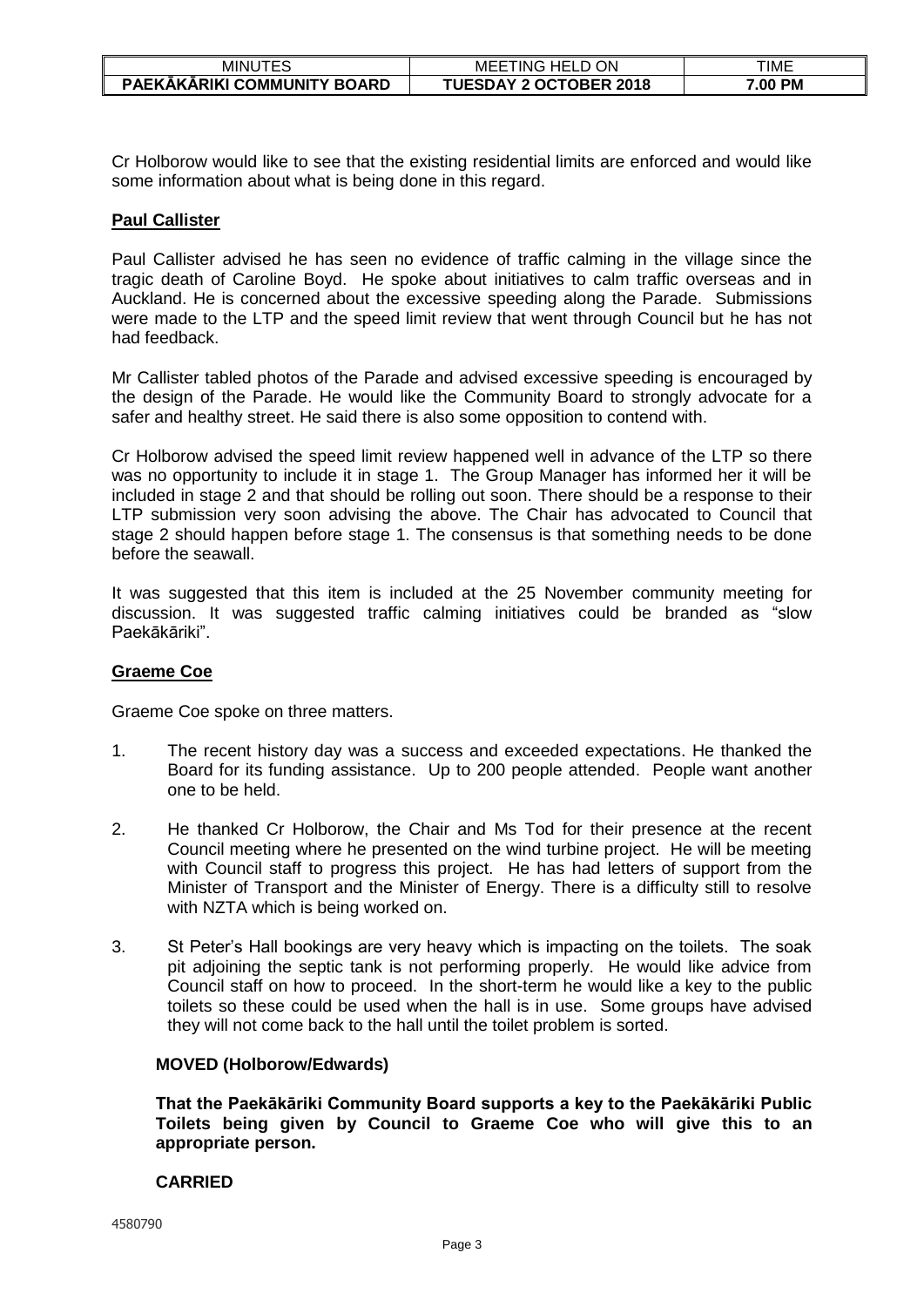| <b>MINUTES</b>              | ON<br>TING HELD<br>MEE        | TIME    |
|-----------------------------|-------------------------------|---------|
| PAEKĀKĀRIKI COMMUNITY BOARD | <b>TUESDAY 2 OCTOBER 2018</b> | 7.00 PM |

# **Bride Coe**

Bride advised that the Flyby Gully Walkway has been upgraded and she is very impressed however she has also heard that Flyby Wire is coming back and is very concerned about this if it is true. She wants to know if its proposed operation will be notified as when it operated previously there was a huge noise issue. She also has concerns about pollution, traffic, parking and hazards crossing Hill Road.

Mr Ward of NZTA advised he will enquire further and report back.

The Chair advised the Board will investigate further and advise.

# **Michael O'Leary**

Mr O'Leary spoke regarding the recent successful history day. Cr Holborow congratulated him on his book and asked that Council be given a copy. She advised the Turbine Project is on the map of projects Council is supporting through the PGF fund.

#### PCB18/10/142 **MEMBERS' BUSINESS**

- (a) Public Speaking Time Oral Submissions Responses: Responses were given to speakers, as the questions arose.
- (b) Leave of Absence: There were none.
- (c) Matters of an Urgent Nature: There were none.
- (d) Chairperson's Business:

The Chairperson's report was circulated to attendees. The Chair tabled information on the "new local road and the use of" regarding how people will be getting to Paraparaumu in a month or so. This information is also on the Transmission Gully website. He also informed the meeting that Council staff member Gary Adams is meeting with the Board on 3 October 10.00 am regarding Ames Street and signage and parking time limits on Beach Road.

# Community Board Members' Activities:

Ms Ewens advised the new website Paekākāriki.nz has been launched. She hopes to keep this as dynamic as possible and would like feedback to assist in shaping the site. She also attended a Women in Politics evening.

Cr Holborow has been doing work around climate change at a regional and national level. Council is part of a region-wide working group working on a region-wide response to climate change based on the Hawkes Bay model. The Regional Council is doing a region-wide vulnerability assessment and it is likely Kāpiti will be a vulnerable area which will mean it will be first up doing community-led coastal adaptation work. She can forward a link to a video on the Hawkes Bay model if anyone is interested. She attended a climate change symposium in Wellington with attendees nation-wide from private and local government sectors.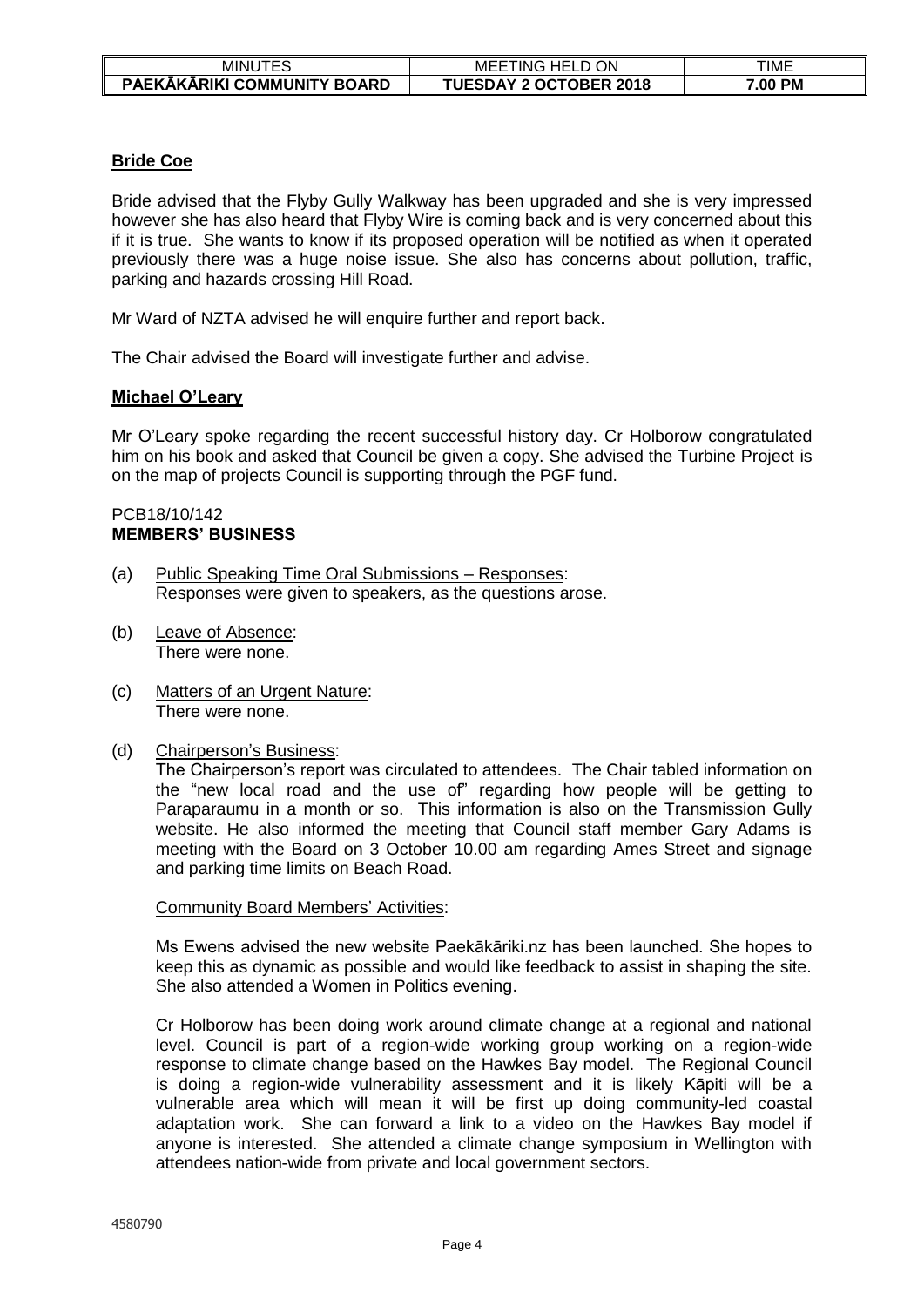| <b>MINUTES</b>                     | <b>ON</b><br>HELD<br>MEE<br>' ING | TIME    |
|------------------------------------|-----------------------------------|---------|
| <b>PAEKAKARIKI COMMUNITY BOARD</b> | <b>TUESDAY 2 OCTOBER 2018</b>     | 7.00 PM |

#### PCB18/10/143 **NOTICE OF MOTION**

The Chair gave the background for the need for a policy regarding markets in the Kāpiti area.

# **MOVED (Holborow/Ewens)**

**That Council consider the creation of a Saturday Market Policy and that this Policy be developed under Council's Economic Development Strategy.**

# **CARRIED**

#### PCB18/10/144 **UPDATE: QUEEN ELIZABETH PARK – HEAD RANGER**

This update on progress with the coastal retreat plan for the Wellington Road area of Queen Elizabeth Park was deferred to the next meeting. Mr Boness, the Head Ranger, is currently overseas and the Chair apologised for getting the date he was available mixed up.

# PCB18/10/145 **UPDATE: REVOCATION STATE HIGHWAY ONE – PETER WARD, NZTA**

Mr Ward said revocation was not being progressed as fast as he would like. As an agency, NZTA have been concentrating on the Mackays to Peka Peka sections however Paekākāriki it is on the radar. He has received the paper from Mr Hughes and NZTA will work with Council on the revocation issues raised in the paper. There are many challenges around revocation and implications regarding culvert sizing, hydraulic neutrality, downstream flooding etc. will need to be worked through. The Windfarm is bigger than an NZTA issue and needs addressing at a wider level. The Perkins land issues raised by Tina Pope are also noted as NZTA needs to meet the requirement of the Public Works Act.

Mr Ward said to signal any issues such as car bodies and rubbish now so NZTA can get its Capital Journeys maintenance crew to remove these.

Mr Ward still has to work through the funding categories stipulated by Mr Hughes in his paper. He said access to the Coast needs to be thought through carefully and could be part of the traffic calming approach. "Peka Peka to Ōtaki" will be working through revocation at a similar time to Paekākāriki and there will be synergies to be had around working together.

Cr Holborow advised she strongly holds the view that the Centennial Highway links Porirua to Paekākāriki so should not be a local road as it connects two districts to each other. The Councils could not afford the ongoing maintenance of the road and seawall, or repairs after an event such as the Kaikoura earthquake. There is no budget for this maintenance in the LTP.

The Chair raised his concerns that it is one-way communication with NZTA, with Paekākāriki Community Board bringing all the ideas to NZTA. The Board started this process two years ago and have asked for reports and very unsatisfactory responses have come back with no progress.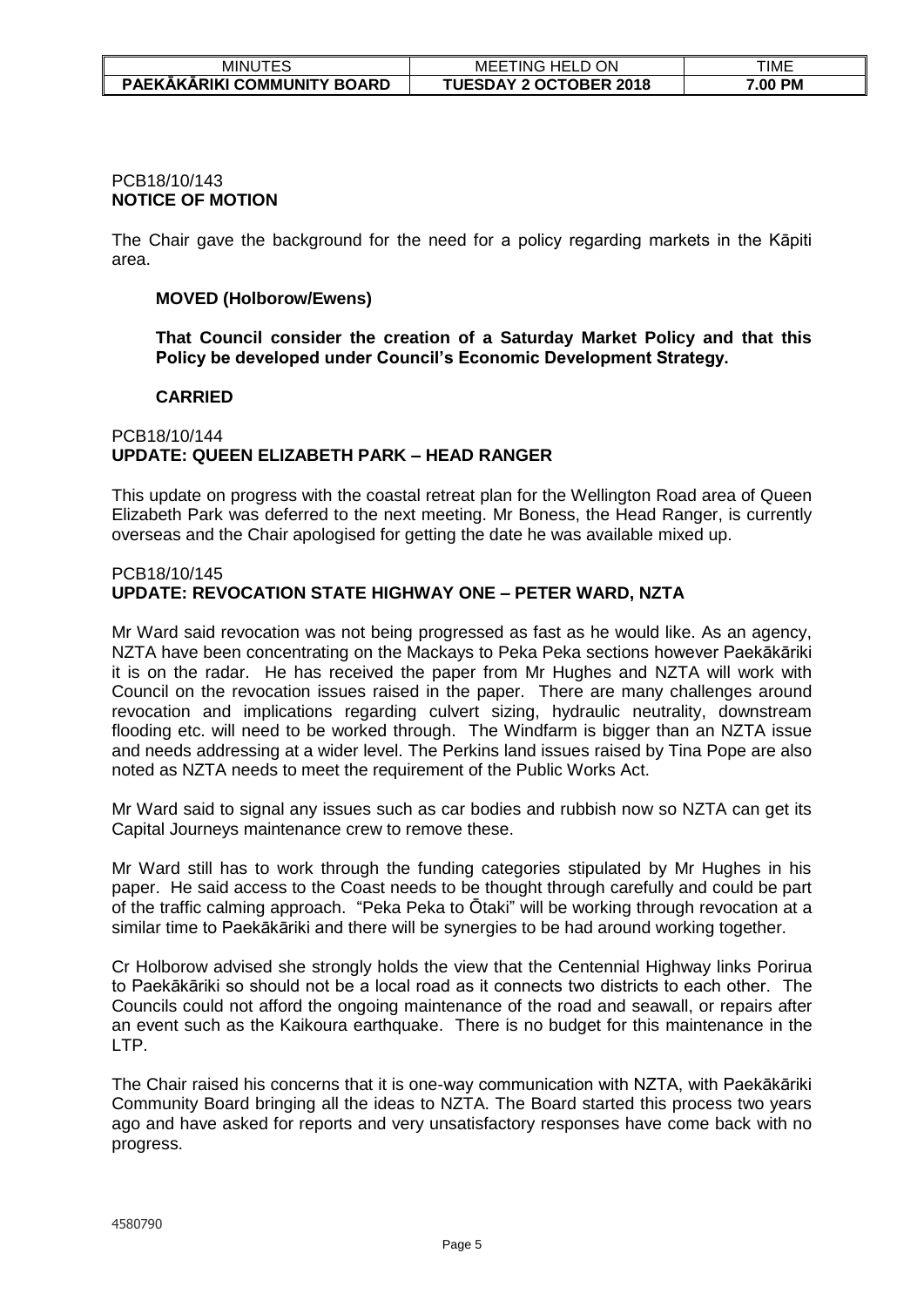| <b>MINUTES</b>                     | ON<br><b>HELD</b><br>. ING<br>MEE | TIME    |
|------------------------------------|-----------------------------------|---------|
| <b>PAEKAKARIKI COMMUNITY BOARD</b> | <b>TUESDAY 2 OCTOBER 2018</b>     | 7.00 PM |

It was raised that there is uncertainty around whether Transmission Gully will be a toll road. Mr Ward noted this and that the community wants to see some acknowledgement and action.

The Chair requested something official on paper regarding a timetable of when things may happen.

# PCB18/10/146 **UPDATE: AMES STREET PARKING – GARY ADAMS**

This update was deferred to the next meeting.

# PCB18/10/147 **ELECTRIC VEHICLE FAST CHARGERS AND PARKING (SP-18-566)**

Ms Tod presented the above report written by Vanessa Crowe who was unable to attend the meeting. Council has been successful in getting funding for a number of vehicle chargers throughout the district, one of which has been approved for Paekākāriki. Three different options were proposed in the report. Survey work has been done to obtain community preferences and survey results were in the paper. The paper recommends a time limit of 60 minutes to encourage turnover. The recommendation in the report (para 28) was amended as follows.

# **MOVED (Holborow/Ewens**

**That the Paekākāriki Community Board endorses the installation of an Electric charger in Paekākāriki, and:**

- **28.1 Agrees to a Wellington Road location between Beach Road and Robertson Road for the installation of an EV fast charger, the exact location to be determined following discussions with adjacent property owners.**
- **28.2 Recommends to Council that parking restrictions be made to support the EV charger in Paekākāriki by changing the designation of two 'EV only' P60 parks.**
- **28.3 Endorses the change of parking to perpendicular alignment to support EV charging infrastructure.**

# **CARRIED**

PCB18/10/148 **CONFIRMATION OF MINUTES: 21 AUGUST 2018**

# **MOVED (Ewens/Holborow)**

**That the minutes of the 21 August 2018 meeting of the Paekākāriki Community Board be confirmed as a true and accurate record.** 

# **CARRIED**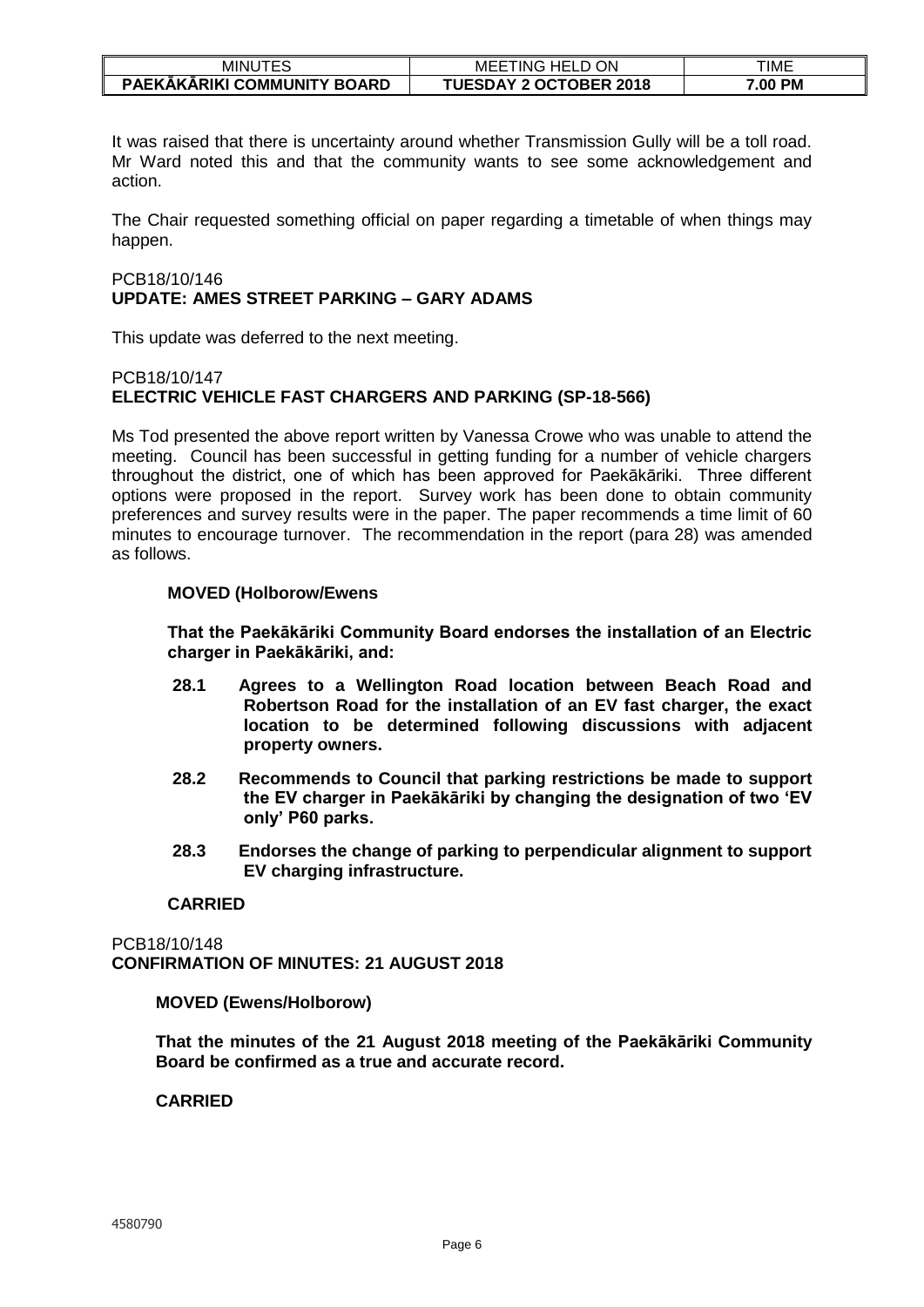| MINU                        | ON<br><b>MEE</b><br>$\sim$<br>`HELL<br>ING | TIME       |
|-----------------------------|--------------------------------------------|------------|
| PAEKAKARIKI COMMUNITY BOARD | <b>FUESDAY 2 OCTOBER 2018</b>              | РM<br>7.00 |

# PCB18/10/149 **MATTERS UNDER ACTION**

The following matters under action were noted and discussed:

|      | <b>Matters Under Action</b> |                    |                                   |                                                    |                                                                                                                                                                                                                                                                                                                                                                                                                                                   |  |  |  |
|------|-----------------------------|--------------------|-----------------------------------|----------------------------------------------------|---------------------------------------------------------------------------------------------------------------------------------------------------------------------------------------------------------------------------------------------------------------------------------------------------------------------------------------------------------------------------------------------------------------------------------------------------|--|--|--|
| Item | <b>Date Raised</b>          | <b>Target Date</b> | <b>Matter</b>                     | Responsible<br><b>Officer</b>                      | <b>Action/Progress</b>                                                                                                                                                                                                                                                                                                                                                                                                                            |  |  |  |
| 1.   | 29/1/2013                   | December<br>2017   | Coastal protection<br>upgrade     | Coastal &<br>Stormwater<br>Asset Manager           | For the Paekākāriki seawall, as part of<br>2018 LTP, Council has approved funds<br>to continue with the consented option<br>(concrete wall).                                                                                                                                                                                                                                                                                                      |  |  |  |
|      |                             |                    |                                   |                                                    | The current work programme is:<br>Detailed designs and preparation<br>of tender documents for physical<br>works - 2018/19<br>Tenders and Contract Award for<br>physical works - 2020/21<br>Construction<br>2021/22<br>$-$<br>and<br>2022/23.                                                                                                                                                                                                      |  |  |  |
|      |                             |                    |                                   |                                                    | In the interim the repair/maintenance<br>work will continue when required.                                                                                                                                                                                                                                                                                                                                                                        |  |  |  |
|      |                             |                    |                                   |                                                    | Meeting of the Paekākāriki Community<br>Board and Community Design Group<br>was held on 24 August and the next<br>update meeting is proposed for 31<br>October 2018.                                                                                                                                                                                                                                                                              |  |  |  |
| 2.   | 14/7/2015                   | February<br>2018   | <b>Village Parking</b><br>options | Group Manager<br>Infrastructure<br><b>Services</b> | At the July Board meeting the Board<br>decided that the parking area at the top<br>of Ames Street would remain the same.<br>Subsequently, staff investigated angle<br>parking south of 90 Ames Street. 5<br>angle parks are proposed for discussion<br>with residents. Council Officers are<br>going to adjust some of the marked<br>parking spaces so they are consistent<br>with standards. The parking situation<br>will be further monitored. |  |  |  |
| 3.   | 14/2/2017                   | February<br>2018   | Beach Road<br>parking             | Group Manager<br>Infrastructure<br><b>Services</b> | The Board preferred an education<br>strategy ie. issuing fliers instead of<br>enforcement<br>notices,<br>and<br>the<br>monitoring would continue. This is<br>Traffic Engineer to meet<br>ongoing.<br>with Board Chair on site re parking<br>options.                                                                                                                                                                                              |  |  |  |
| 4.   | 14/2/2017                   | <b>June 2018</b>   | Village signage                   | Group Manager<br>Infrastructure<br><b>Services</b> | Signage for the village is still ongoing<br>and Officers are looking to the Board for<br>an agreed strategy.                                                                                                                                                                                                                                                                                                                                      |  |  |  |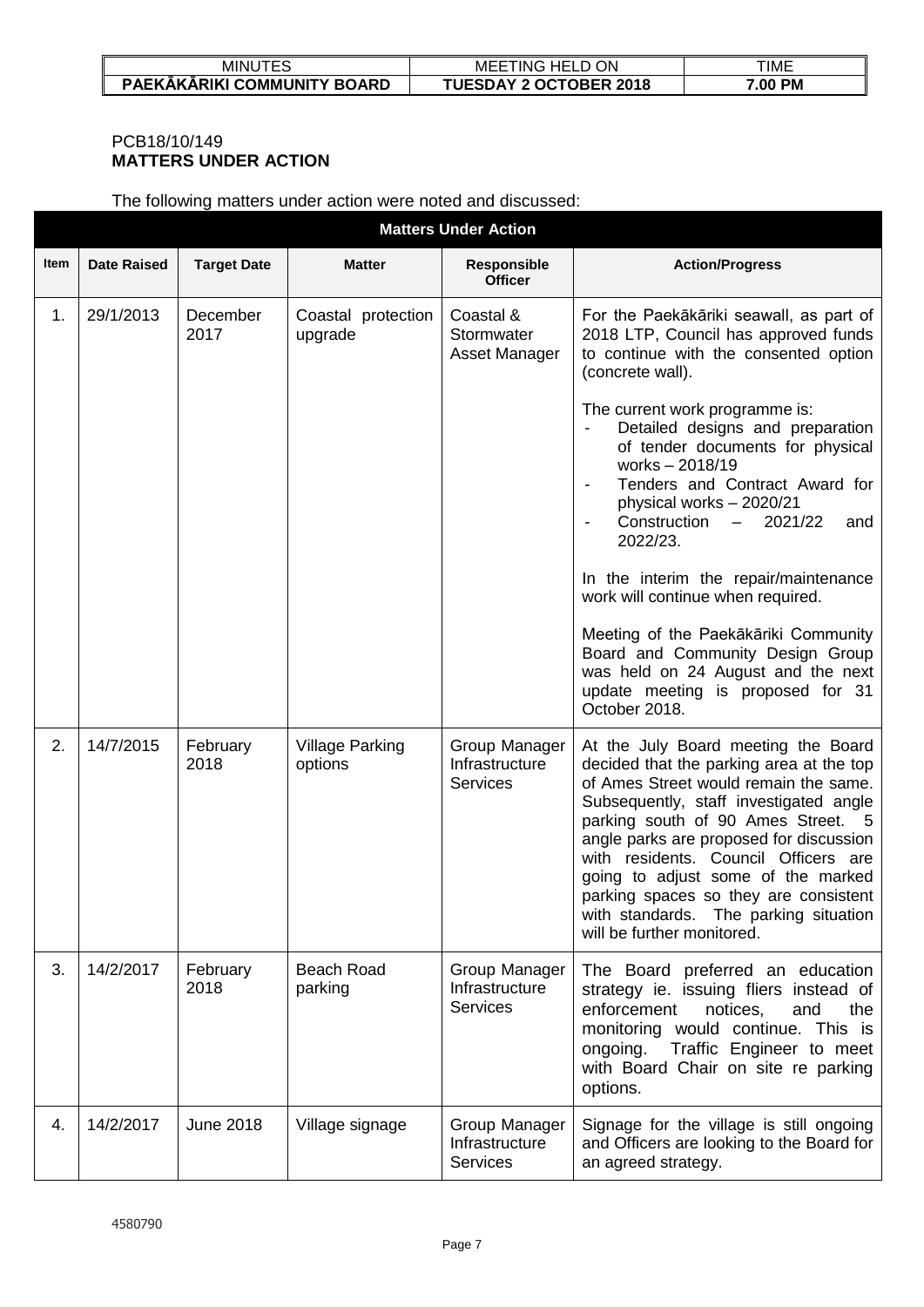| JTES<br>MINU 1              | ON<br>MEE <sup>-</sup><br>:TING HELD C | TIME    |
|-----------------------------|----------------------------------------|---------|
| PAEKĀKĀRIKI COMMUNITY BOARD | <b>TUESDAY 2 OCTOBER 2018</b>          | 7.00 PM |

|             | <b>Matters Under Action</b> |                    |                    |                                                    |                                                                                                                                                                                                         |  |  |
|-------------|-----------------------------|--------------------|--------------------|----------------------------------------------------|---------------------------------------------------------------------------------------------------------------------------------------------------------------------------------------------------------|--|--|
| <b>Item</b> | Date Raised                 | <b>Target Date</b> | <b>Matter</b>      | <b>Responsible</b><br><b>Officer</b>               | <b>Action/Progress</b>                                                                                                                                                                                  |  |  |
|             |                             |                    |                    |                                                    | Te Araroa signage is in place.<br>Macrons on Paekākāriki are part of<br>Council's style guide.                                                                                                          |  |  |
| 5.          | 5/7/2016                    | <b>March 2018</b>  | <b>Road Safety</b> | Group Manager<br>Infrastructure<br><b>Services</b> | • Ocean Road – broken yellow lines<br>(byls)<br>Further investigation was undertaken<br>by Council officers which identified<br>safety issues. Consultation with<br>residents is needed regarding byls. |  |  |

Item 1: The timeline consulted on through the LTP is being adhered to. There are ongoing discussions about finer design details and the seawall will be discussed further on 25 November.

Item 3: This will be discussed further with Gary Adams tomorrow.

Item 5: Looking at doing a letter drop to consult with residents in relation to which side of the road the byls get placed on at the top end of Ocean Road. Progress is being made.

The Chair tabled correspondence regarding the Kauri tree in Ames Street. Ms Tod informed the meeting there has been no enquiry or application made for the removal of that tree. This is a protected tree in the District Plan.

The meeting closed at 8.58 pm.

.................................................................................... ...........................................

**Philip Edwards Date Paekākāriki Board Chair**